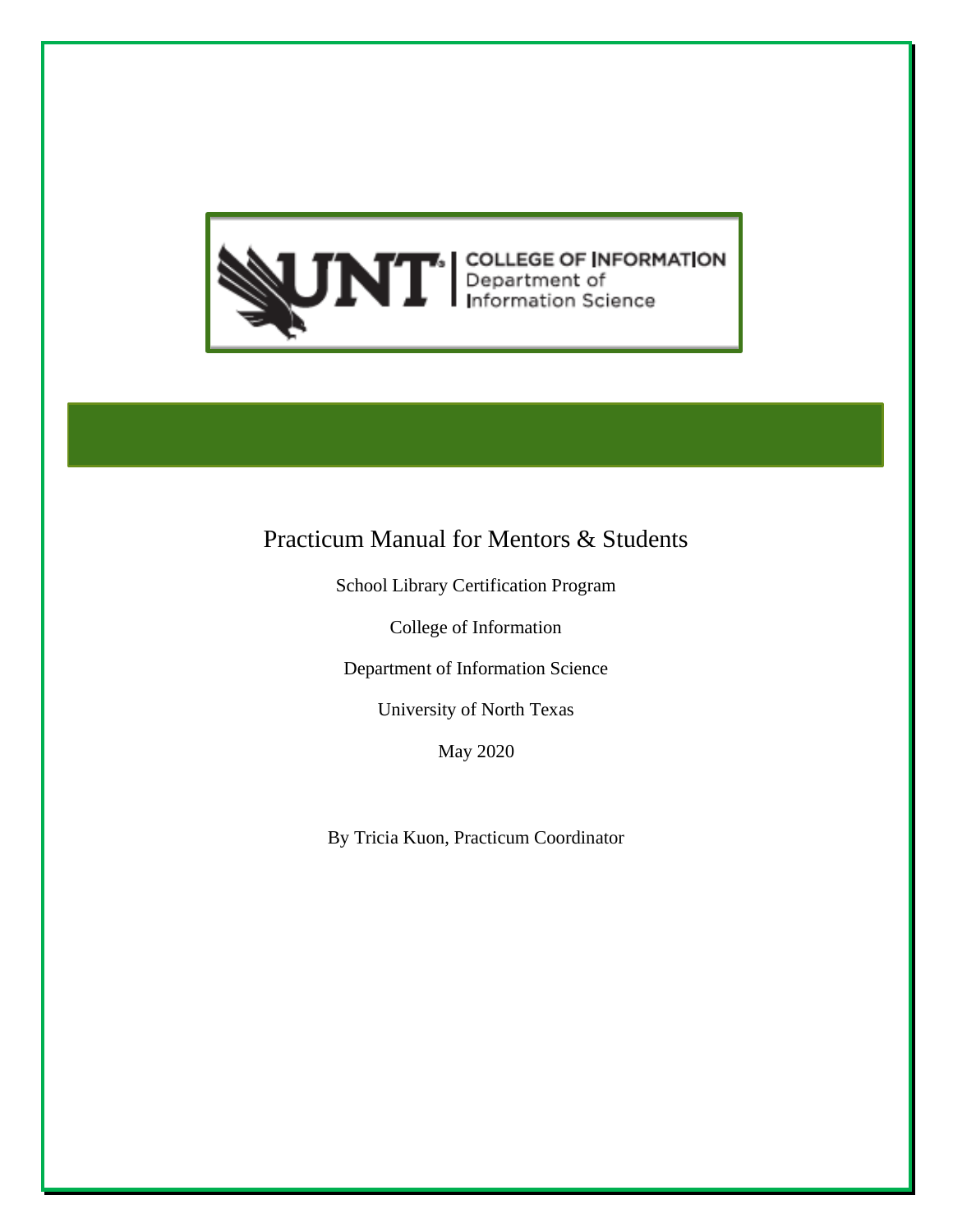Table of Contents: Page Number

| What is Practicum?                                       | $\mathbf{1}$   |
|----------------------------------------------------------|----------------|
| <b>Benefits of Practicum for Students</b>                | 1              |
| <b>Benefits of Practicum for Mentors</b>                 | $\overline{2}$ |
| How to Get Started Earning Practicum Hours               | $\overline{2}$ |
| What is Required to Complete INFO 5090 Practicum Course? | 4              |
| Tips for a Successful Practicum Experience               | 8              |
| Who to Contact if there are Issues                       | 9              |
| How Do I get Certified in Texas?                         | 9              |
| <b>Mentor Responsibilities</b>                           | 9              |
| <b>Mentee Responsibilities</b>                           | 10             |
| Finding a Mentor                                         | 11             |
| Appendix I: Practicum Checklist                          | 12             |
| Appendix II: Mentor Timesheet                            | 17             |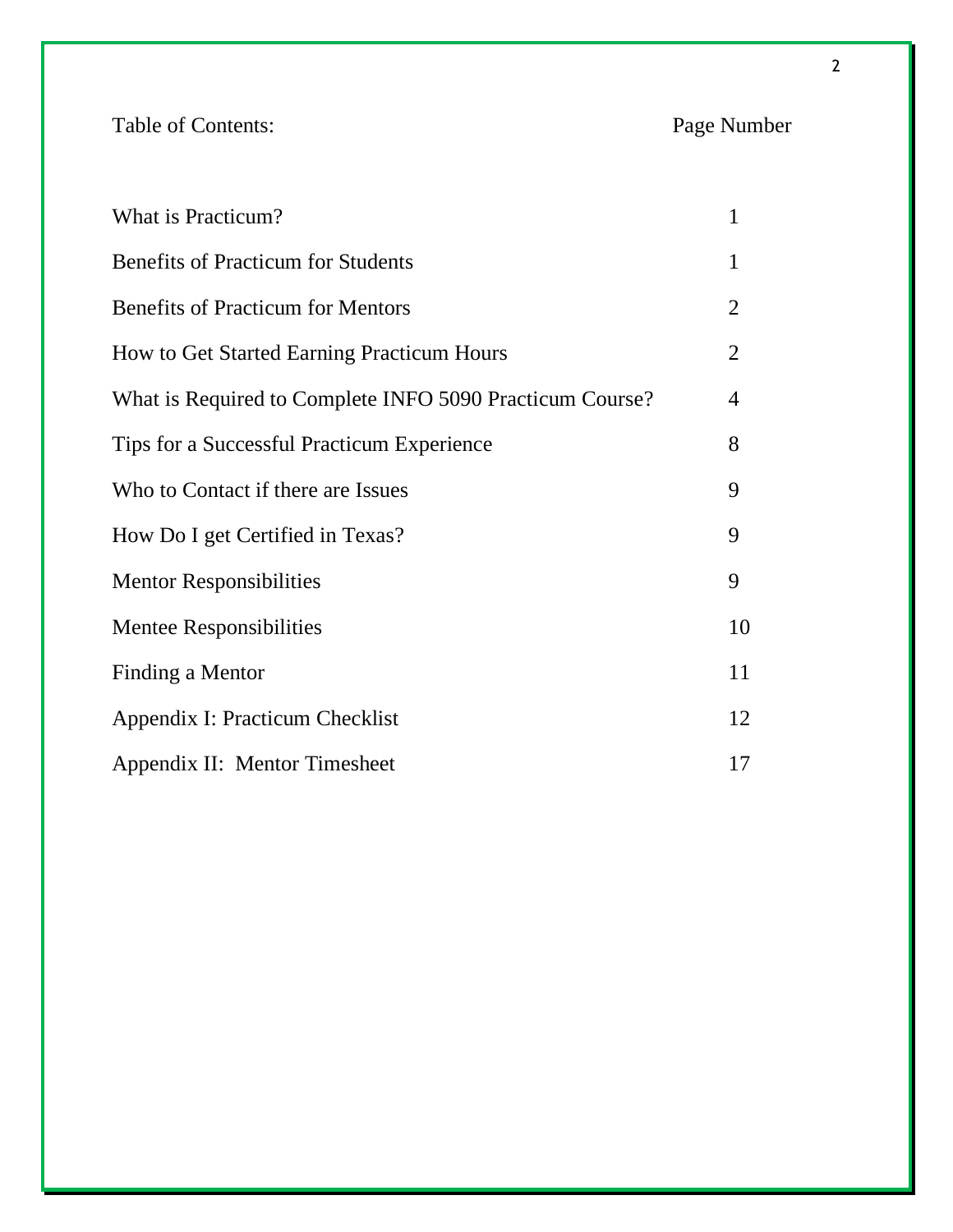## What is Practicum?

A practicum is an experience in which a student gets to observe, practice, and apply knowledge that is being learned in a course of study. In the University of North Texas school library certification program, the Practicum experience, and the hours of practice required as a part of that experience, begins in the first semester of study and continues until the last semester of study which culminates in the student taking the INFO 5090 Practicum course.

### Why are students required to complete a Practicum?

The state of Texas requires 160 clock hours of time spent in school libraries for students taking coursework to become school librarians.

#### Can all 160 hours of Practicum be Completed at one School Library?

The 160 hours should be spent in at least two levels: primary (Elementary/Intermediate schools) and secondary (Middle/High schools). The state also requires a 70/30 or 60/20/20 time split for the hours. For the 70/30 split, 70% of the 160 clock hours (112 hours) should be spent at one level (Primary or Secondary) and 30% of the 160 clock hours (48 hours) should be spent at the opposite level (Primary or Secondary). For the 60/20/20 split, 60% of the 160 clock hours (96 hours) should be spent at one level (Elementary, Middle, High), and 20% of the 160 clock hours should be spent at each of the other two levels (32 hours at each level or 64 hours altogether).

UNT's school library certification program adheres to the rules set forth

in the Texas Administrative Code, which governs educator preparation and

certification. Rules concerning practicum requirements for professional

certifications can be found in TAC [Rule 228.2](https://texreg.sos.state.tx.us/public/readtac%24ext.TacPage?sl=R&app=9&p_dir=&p_rloc=&p_tloc=&p_ploc=&pg=1&p_tac=&ti=19&pt=7&ch=228&rl=2) (Links to an external site.) and

[Rule 228.35](https://texreg.sos.state.tx.us/public/readtac%24ext.TacPage?sl=T&app=9&p_dir=N&p_rloc=181649&p_tloc=&p_ploc=1&pg=7&p_tac=&ti=19&pt=7&ch=228&rl=2) (Links to an external site.).

What are benefits of Practicum for students?

- Experience working collaboratively in the field with supervision from an experienced school librarian
- Provides opportunities to obtain advice and encouragement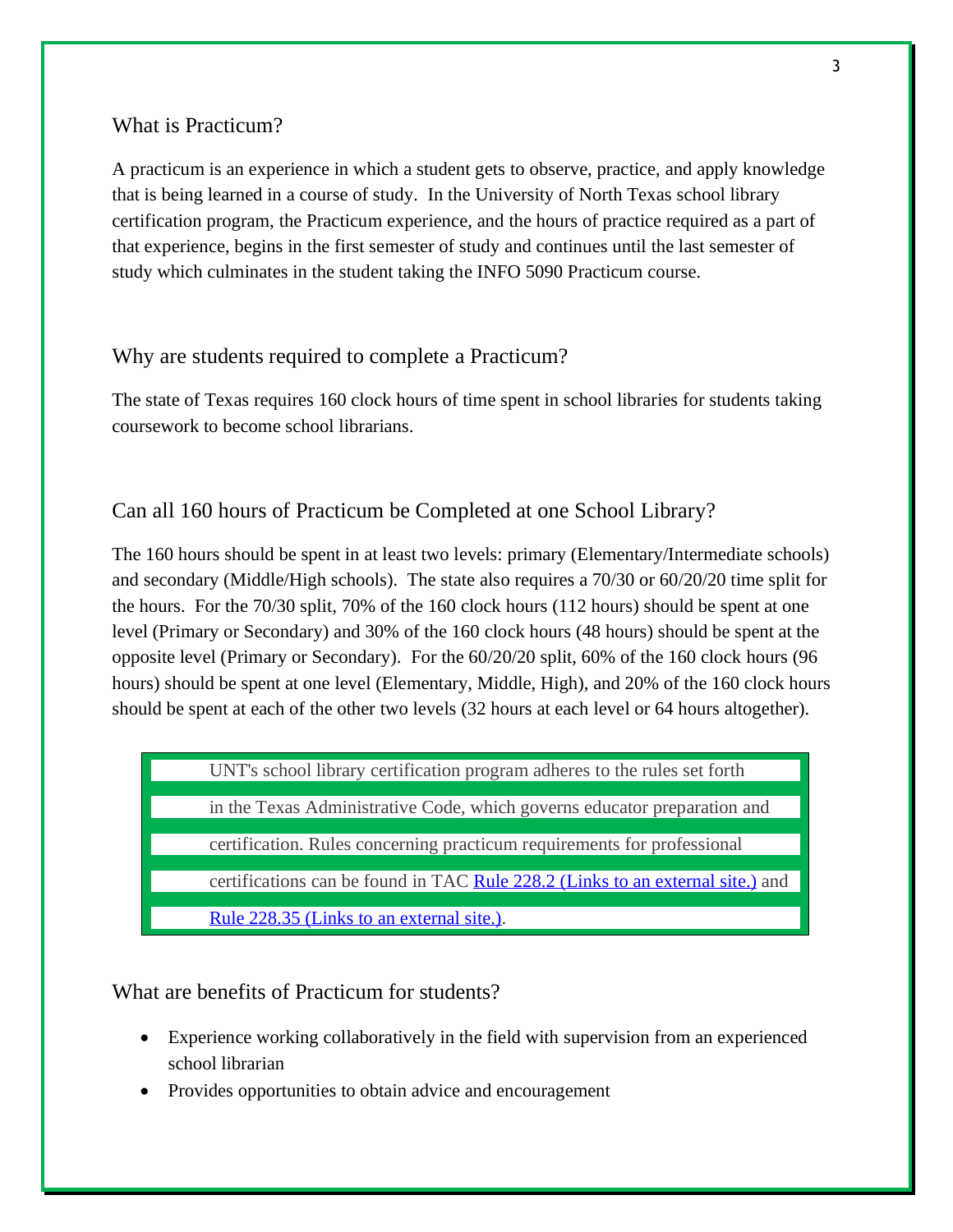- Provides an opportunity to practice what you are learning in coursework
- Allows the student to experience what working in a library will be like
- Provides opportunities to apply course assignments to real-life school libraries
- Offers hands-on experience
- Fosters the ability to form working relationships that can be beneficial in future work
- Provides students with a person who can provide practical experience
- Assists student in transitioning to the next step, working as a librarian
- Allows student to gain needed insight

What are benefits of Practicum for Mentors?

- Allows an opportunity to help to train a new librarian in best practices
- Provides an extra pair of hands to help finish projects
- Fosters leadership abilities in the mentor
- Reinforces and strengthens knowledge of the school library profession
- Enhances your resume/vita through service to the librarian profession
- Has the potential to expand the Mentor's knowledge of new practices in the field
- Increases sense of fulfillment and personal and professional growth

# **How do you get started earning your Practicum Hours and what else is required to complete the Practicum?**

1. Students must choose a mentor at the beginning of their school library certification program, while taking INFO 5001 School Librarianship, and work with that mentor throughout their program (See [LIST of APPROVED MENTORS\)](https://informationscience.unt.edu/approved-mentor-list) If there is a mentor that you would like to work with and their name is not on the approved mentor list, you can ask them to apply to be a mentor. Please CLICK on the document name to link to the application that follows: [Apply to Become a School Librarian Mentor](https://informationscience.unt.edu/apply-become-school-library-certification-mentor)

According to the State of Texas, the following are required in order to be a mentor for a Practicum student:

o 3+ years as a school library professional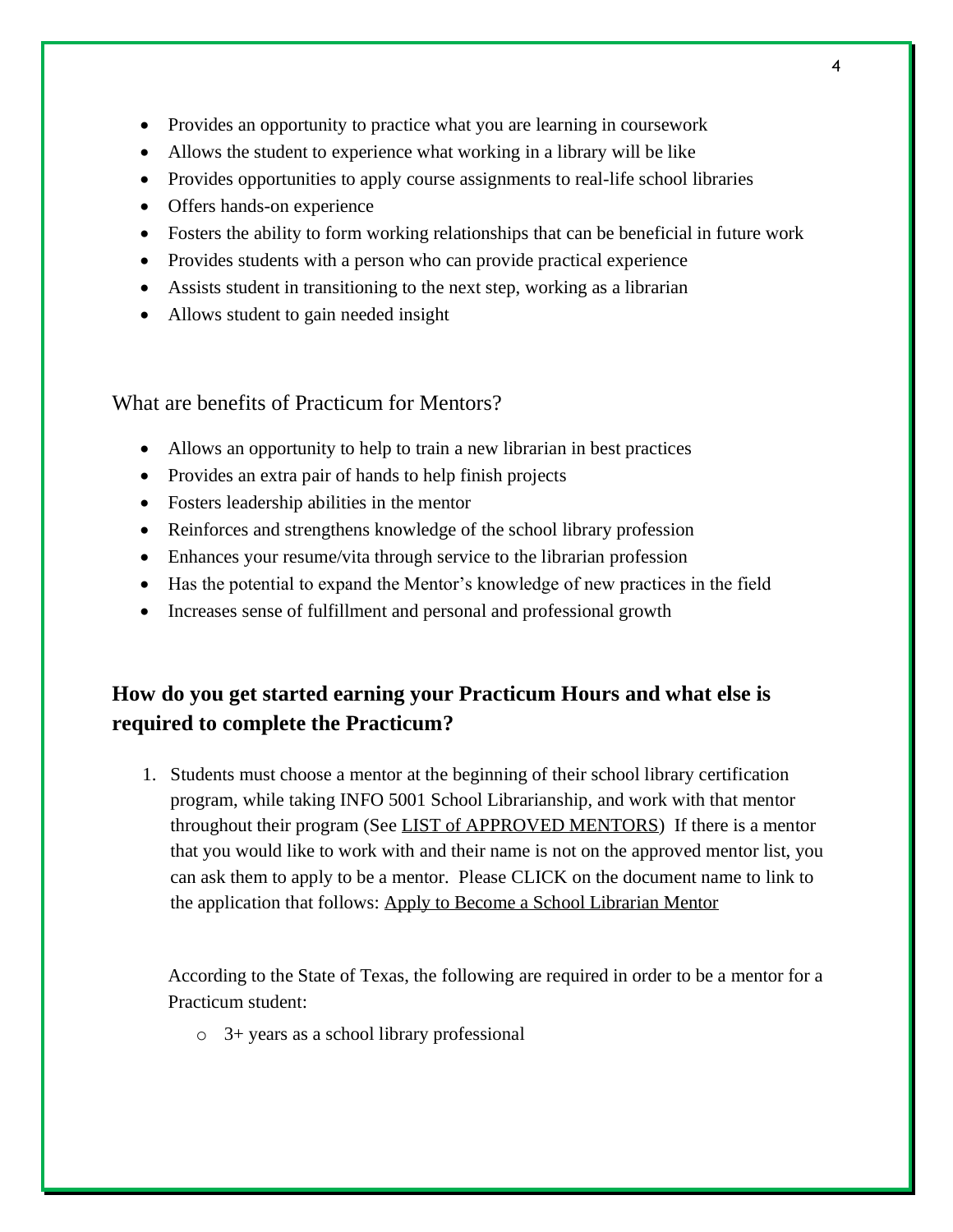- o Certification as a school librarian through an American Library Association [\(ALA\)](http://www.ala.org/) or Council for the Accreditation of Educator Preparation [\(CAEP\)](http://caepnet.org/about/vision-mission-goals) approved university school library program
- o Currently working as a school librarian in a school library
- o A willingness to serve as a role model and a commitment of time and leadership
- o For more information about the Mentor Role, please [CLICK HERE.](https://informationscience.unt.edu/mentor-role)
- 2. As previously mentioned, students must spend a **minimum** of 160 clock hours working with their mentors to complete the Practicum Checklist (please see Appendix I)
	- Students are NOT required to always be able to be seen or supervised in person by the mentor. For example, when the student visits another library or goes to a conference, they should coordinate through email or by phone conversation or through some other method of correspondence with their mentor, to let the mentor know what tasks they will be completing. The mentor and the student should work together to develop a plan for what tasks on the Practicum checklist will be experienced and where. The mentor should be aware of what the student will be working on but the mentor is NOT required to observe every action of the student for the hours spent doing library work to be counted. It is also allowable for the mentor to send home work with the mentee that can be completed at home or online. Here is a link to information about mentor and student responsibilities with regard to the mentor student relationship: [Student-Mentor Responsibilities](https://informationscience.unt.edu/student-mentor-responsibilities)  **[Chart](https://informationscience.unt.edu/student-mentor-responsibilities)**
- 3. While completing coursework and Practicum hours, students will create and maintain an ePortfolio to collect assignments and demonstration of proficiency in meeting the AASL standards. The ePortfolio project will be introduced when students take their first course, INFO 5001 School Librarianship. [CLICK HERE](https://standards.aasl.org/wp-content/uploads/2017/11/AASL-Standards-Framework-for-Learners-pamphlet.pdf) to visit the AASL standards framework pamphlet.

\*Master's degree students who began their coursework in the Fall of 2019 and after will use the Canvas site, Community of Information Professionals, to work on their ePortfolio each semester. For both certification-only and Master's students who began their coursework during or after the Fall of 2019, on the Community of Information Professionals site, there are semester checklists to guide what should be completed and when.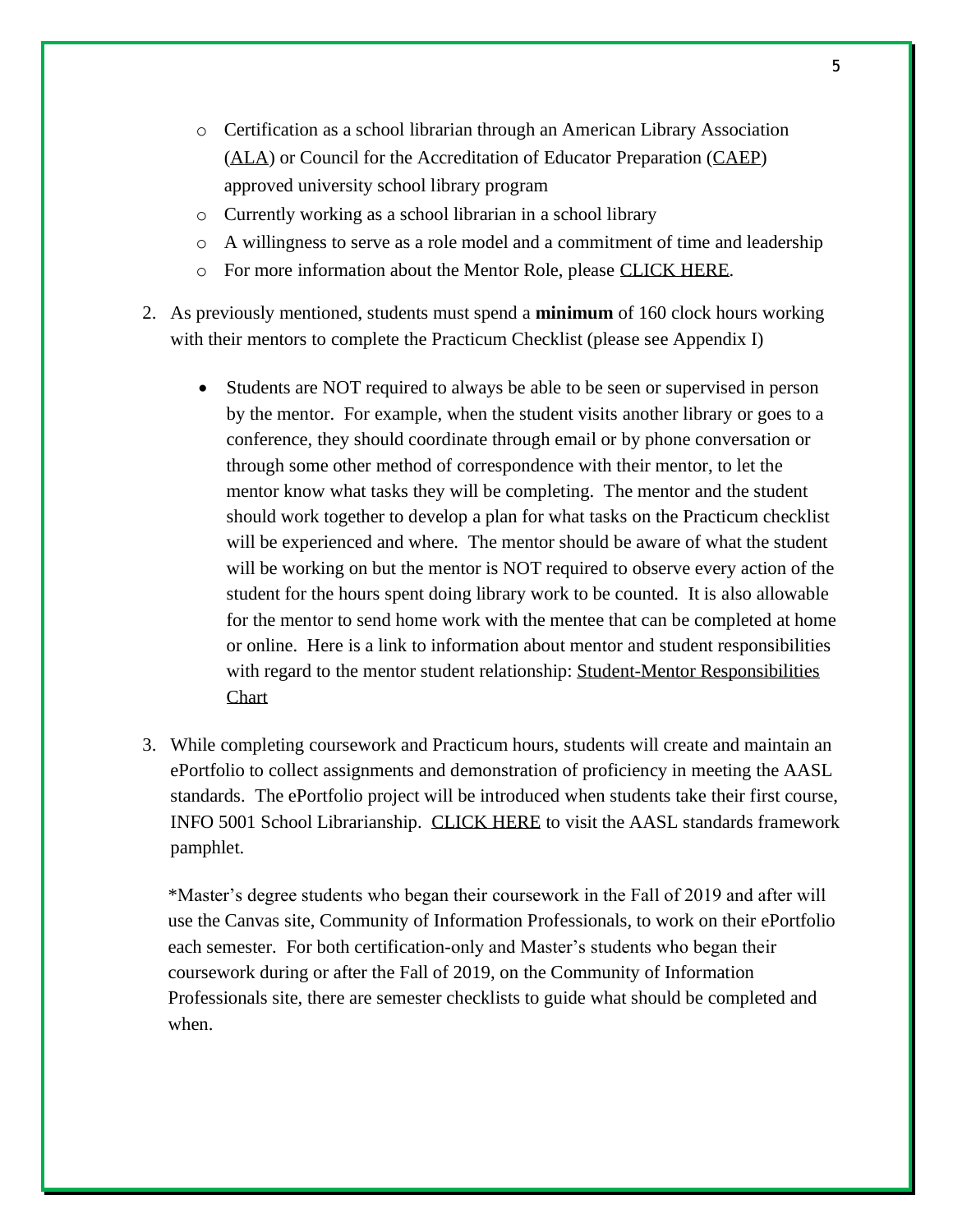- 4. Students must record their practicum hours and activities (day, time spent, and activity) using a Mentor Timesheet. (see in Appendix II.) Also, [CLICK HERE](https://informationscience.unt.edu/sites/default/files/unt_school_librarian_mentor_timesheet.pdf) to see the mentor timesheet document which available on the UNT website.
- 5. Students must be observed by a UNT Field Supervisor or a designee of the Field Supervisor **three** times during the practicum experience. These observations are called Formal Observations and they will occur during the following courses: INFO 5420 Youth Literature, INFO 5405 Collection Development, and INFO 5090 Practicum.
- 6. Students must spend time in a 70-30 ratio across at least two of the three levels of libraries or a ratio of 60-20-20 across three levels of libraries elementary, middle, and high school, as the activities and jobs are very different in each of the levels.
- **7.** Attendance at conferences such as TLA or ALA or webinars may be used to complete elements of the Practicum Checklist (Standard 4) and can be documented on the mentor timesheet with approval of the student's mentor. **A maximum of 20 clock hours can be counted through professional development activities.**
- 8. Mentors and students must sign the Practicum Checklist and the Mentor Timesheet for the practicum to be accepted as complete.
- 9. Completion of the practicum is a requirement for graduation and certification.

**\*Students who are already working in school libraries may not waive the Practicum requirement and must choose a mentor, although the actual time spent in the mentor's library may be less than the 160 hours. Contact with the mentor must meet the 160-hour requirement.** 

# **What is required to complete the INFO 5090 Practicum course?**

The practicum for school library certification students is an ongoing process that begins with INFO 5001 School Librarianship, the first course in the prescribed sequence of school library program coursework and continues throughout the program of coursework. The practicum experience is completed after students pass INFO 5090 Practicum, the official practicum course, and fulfill the additional requirements of the INFO 5090 Practicum Course:

- ePortfolio (If coursework began before Fall 2019, URL must be emailed to [CI-](mailto:CI-Advising@unt.edu)[Advising@unt.edu\)](mailto:CI-Advising@unt.edu)
	- o You will begin your ePortfolio when you are taking INFO 5001 in your first semester of coursework. You should continue to work on your ePortfolio every semester. For Master's degree students, your ePortfolio MUST be complete and ready for faculty review the semester BEFORE you plan to graduate. For students who began their coursework in the Fall of 2019 or after, the ePortfolio is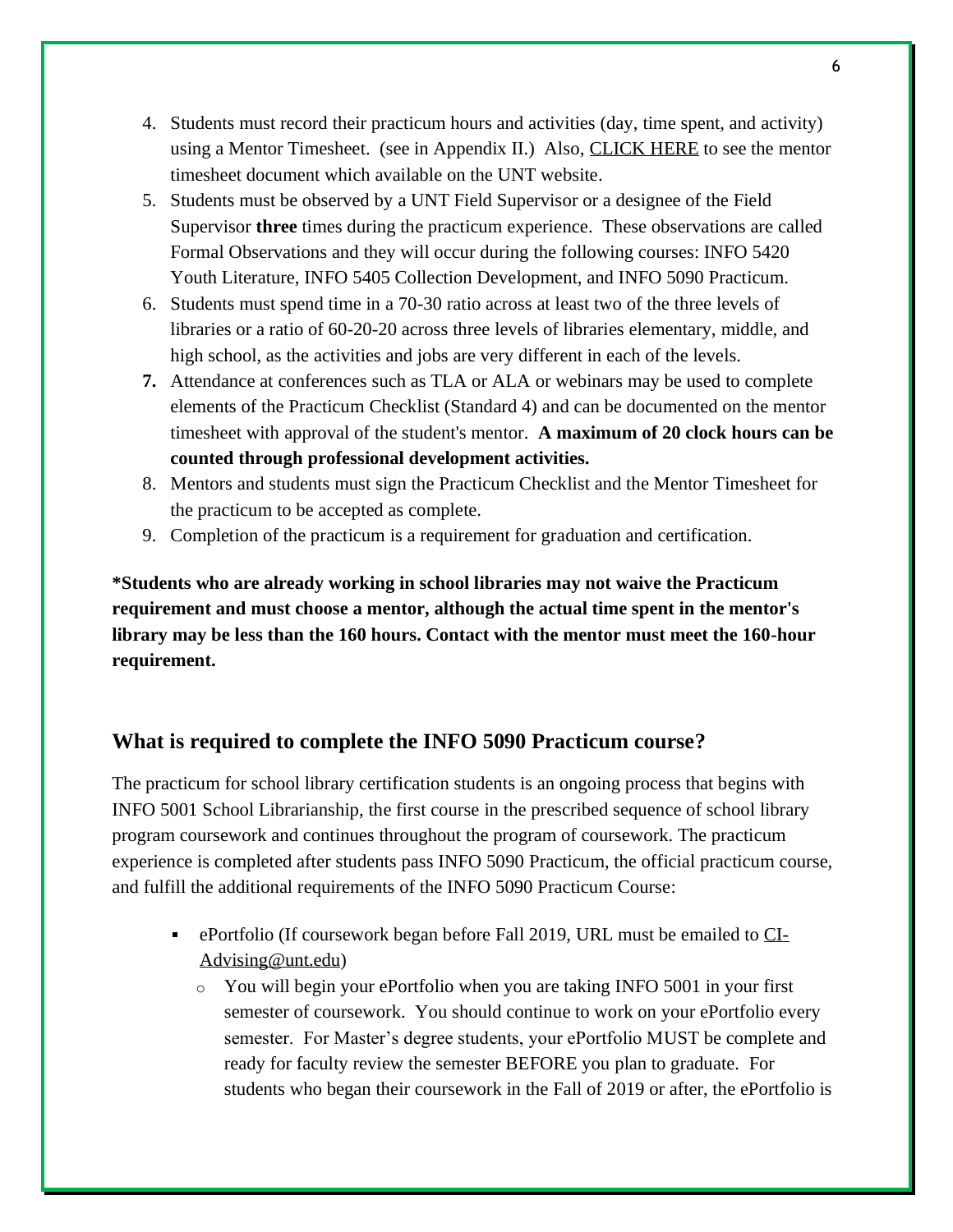your Capstone Project and you must pass it to graduate. For Master's degree students, there will be an ePortfolio review every semester to check your progress. For certification only students, the ePortfolio will not be reviewed every semester. However, during your INFO 5090 Practicum course, your Practicum Instructor will grade your ePortfolio. The ePortfolio is required to pass the INFO 5090 Practicum course.

- Practicum Checklist (must be emailed to [IS-SLC-Practicum@unt.edu\)](mailto:IS-SLC-Practicum@unt.edu)
	- o Please see Appendix I. The Practicum Checklist is a checklist of activities that you must experience or observe as you log your 160 clock hours of Practicum. The items on the Checklist are designed to help students to experience the 2018 AASL standards in practice. To see the AASL standards framework, please follow this link: [https://standards.aasl.org/wp-content/uploads/2017/11/AASL-Standards-](https://standards.aasl.org/wp-content/uploads/2017/11/AASL-Standards-Framework-for-Learners-pamphlet.pdf)[Framework-for-Learners-pamphlet.pdf](https://standards.aasl.org/wp-content/uploads/2017/11/AASL-Standards-Framework-for-Learners-pamphlet.pdf)
- Formal Observation which is a face to face conversation, accomplished online via Zoom, with a Field Supervisor. Most of the time, this formal observation will be conducted by your Practicum instructor. This meeting will be completed using Zoom and will be scheduled during the time you are taking your INFO 5090 Practicum course.
	- o What is a field supervisor?
		- UNT hires practicing school librarians to help us assess students for the 3 Formal observations required by the state of Texas for completion of the school library coursework. One formal observation takes place in INFO 5405 Collection Development, one takes place in INFO 5420 Youth Literature, and the final observation takes place in INFO 5090 Practicum. The field supervisors MUST be certified as school librarians and they MUST take the state of Texas School Librarian Field Supervisor Training program. Documentation for all Formal Observations is stored in Foliotek.
			- Foliotek is a secure assessment and presentation program supported by the University of North Texas to work in conjunction with Canvas, the course management system used by UNT. Foliotek allows us to store student lesson videos, lesson plans and supporting documents securely as required to meet the State of Texas requirements and to allow students to demonstrate competence and excellence using and applying the School Library Program Standards and Guidelines for Texas as revised in August, 2017. To see the School Library Programs: Standards and Guidelines for Texas, please follow this link: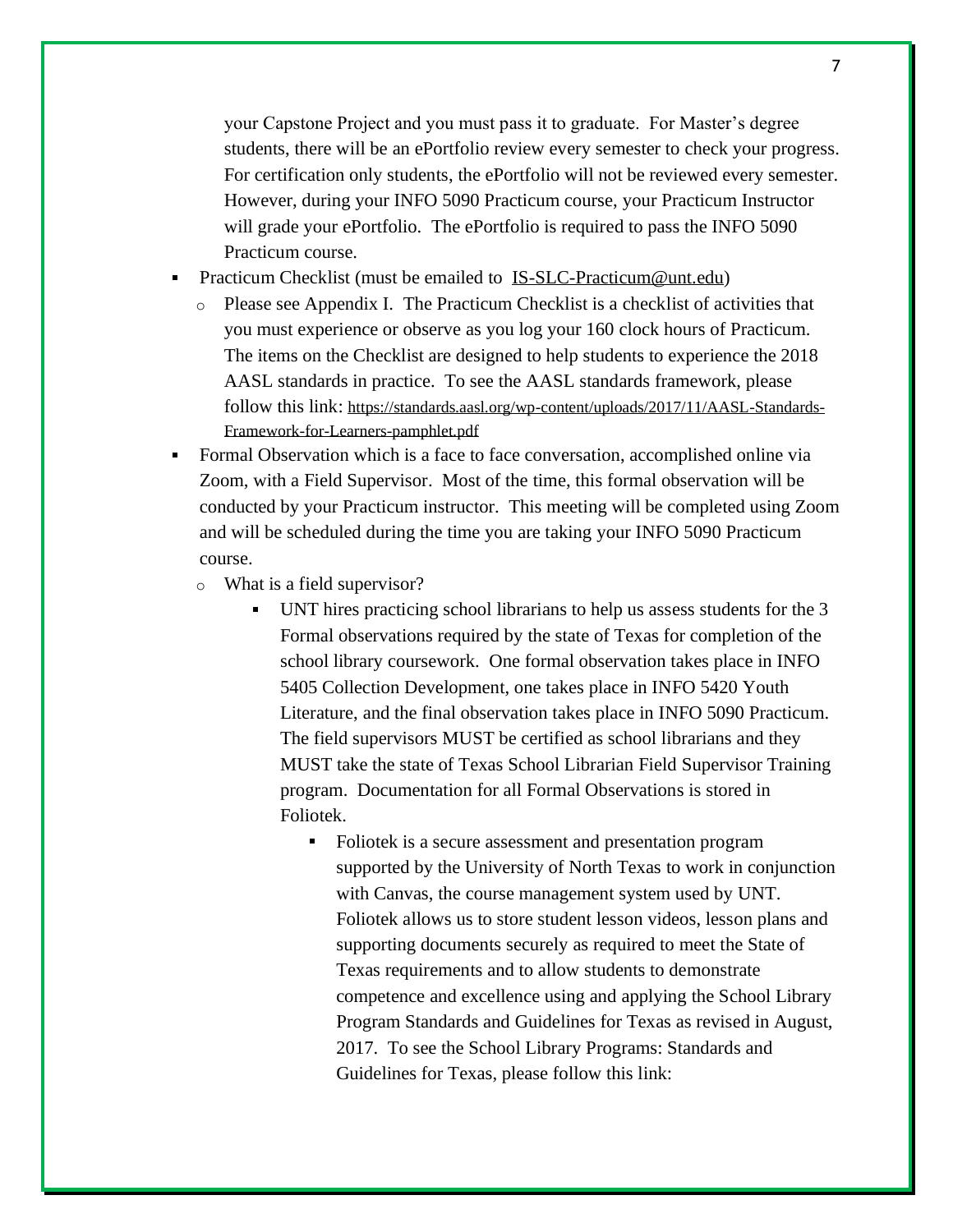[https://standards.aasl.org/wp-content/uploads/2017/11/AASL-Standards-](https://standards.aasl.org/wp-content/uploads/2017/11/AASL-Standards-Framework-for-Learners-pamphlet.pdf)[Framework-for-Learners-pamphlet.pdf](https://standards.aasl.org/wp-content/uploads/2017/11/AASL-Standards-Framework-for-Learners-pamphlet.pdf)

- Mentor Timesheet (must be emailed to [IS-SLC-Practicum@unt.edu\)](mailto:IS-SLC-Practicum@unt.edu)
	- o The Mentor Timesheet is where you keep track of your clock hours. Every time you complete hours, please log them on your Mentor Timesheet. The Mentor Timesheet can be seen in Appendix II. It also available on the UNT website at the following link:

[https://informationscience.unt.edu/sites/default/files/unt\\_school\\_librarian\\_mentor\\_timesheet.](https://informationscience.unt.edu/sites/default/files/unt_school_librarian_mentor_timesheet.pdf) [pdf](https://informationscience.unt.edu/sites/default/files/unt_school_librarian_mentor_timesheet.pdf)

- Passing score on the TExES certification exam
	- o During your INFO 5090 Practicum course, we will study and prepare, as needed, to take the TExES School Library state of Texas certification exam. In the last course before you take INFO 5090, you will take a practice exam. If you pass the practice exam with a score of 80 or higher, you are automatically cleared to sign up for the TExES certification exam. If you score below 80 on the practice exam, you will complete a TExES study module to help you prepare to take the TExES exam.
- The Practicum course is graded as a Pass or Fail course. All requirements must be completed according to rubrics linked to the above "course assignments."

Tips for a Successful Practicum Experience:

- Read this Practicum Handbook and study all of the information within it
- If you work in a school, consider the on-site school librarian to be your mentor
- Always dress and act professionally when you are in a school library for practicum hours
- Be sure your Mentor has access this Practicum Handbook
- Ask your Mentor to meet with you to discuss the Practicum Checklist
- With your mentor, design a schedule to help you meet the Practicum Checklist requirements
- Plan to spend at least 2-3 hours each week accumulating clock hours beginning in your first semester of coursework
- Be flexible
- Communicate clearly and listen to advice carefully
- Be enthusiastic
- Take initiative
- Be responsible and dependable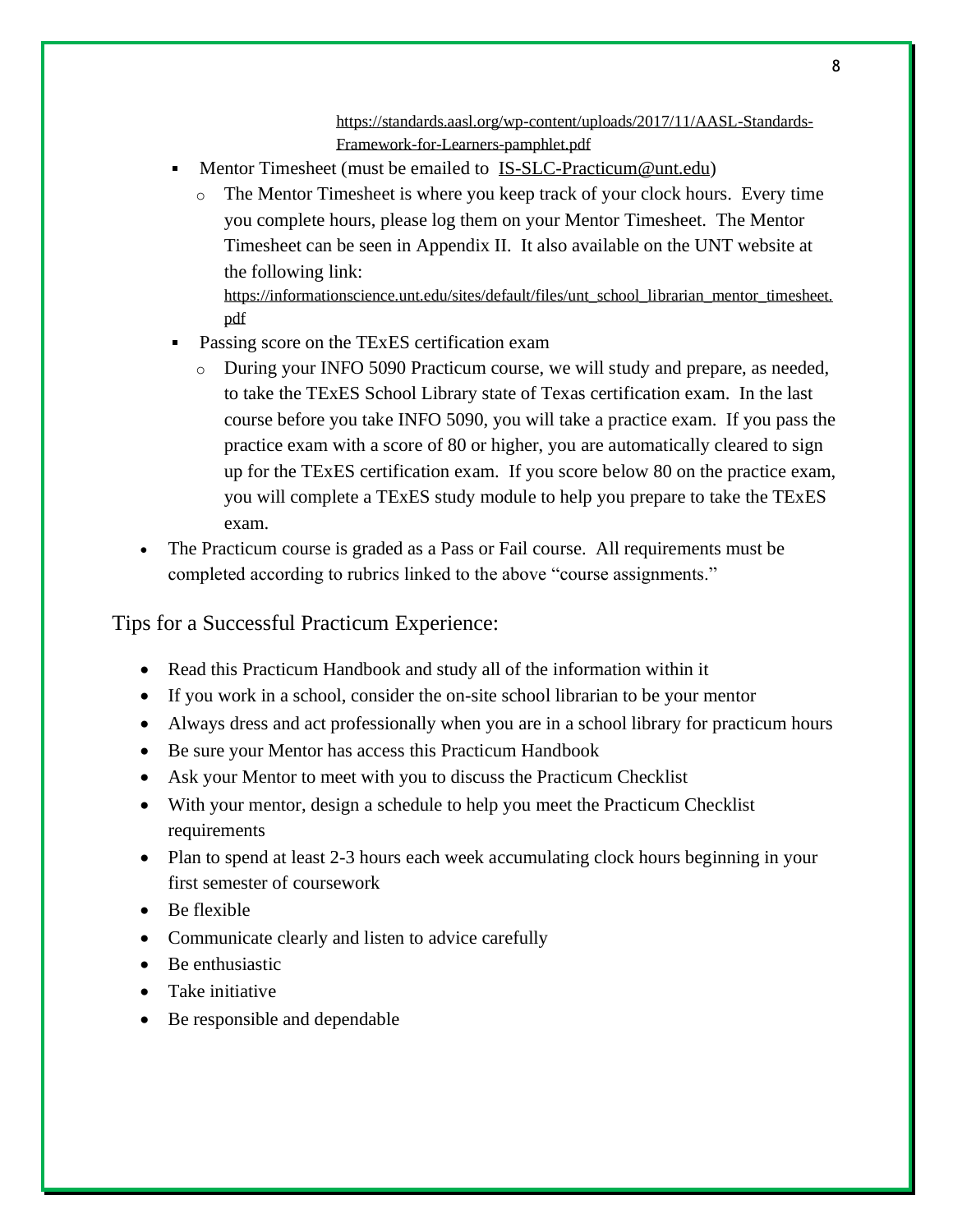Who to Contact if there are Issues During the Practicum:

Dr. Tricia Kuon, Practicum Coordinator

Email: tricia.kuon@unt.edu

#### **How do I get certified in the state of Texas?:**

To be approved for certification through the Texas Education Agency, upon completing the MLIS or certification courses, Texas students must apply for school librarian certification. For more information about the process of applying for school library certification, please follow this link: [https://coe.unt.edu/educator-preparation-office/educator-certification#](https://coe.unt.edu/educator-preparation-office/educator-certification) (Links to an external [site.\).](https://coe.unt.edu/educator-preparation-office/educator-certification) In addition to completing the required certification courses, you will be required to provide evidence of the following:

- 1. Two years as an early childhood-12th-grade classroom teacher in a public or accredited private school.
- 2. A Master's Degree (in most any area).
- 3. Completion of a state-approved program in librarianship (courses taken from the prescribed list must be no more than six years old when the application is made for school library certification).
- 4. A passing score on the TExES School Librarianship exam (exam administered by the state).

Out of state students must meet certification requirements for their state; a passing score on the Texas state certification exam is waived for out of state students but all other requirements for Practicum must be met.

#### **Applying for Certification and Fingerprinting**

When you take INFO 5090 Practicum, there is a module in the course called Extra Stuff. Within that module, there is a link to more information about applying for certification and fingerprinting including a PDF document that is intended to guide students, step-by-step, through the process.

#### **Mentor Responsibilities:**

- If not already approved, apply to become a mentor
- Respond to district contact regarding being a mentor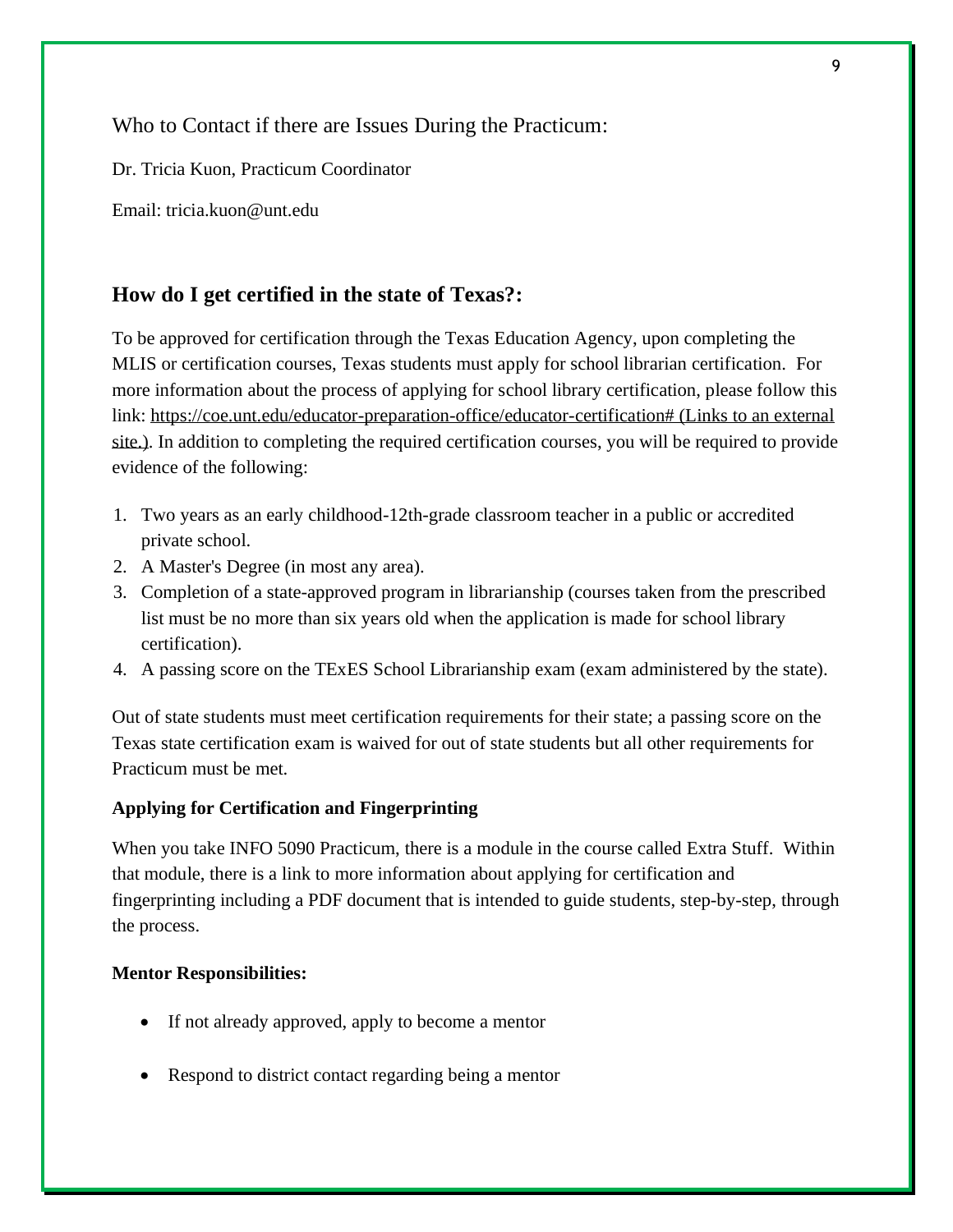- Respond to student to schedule a first meeting to discuss the student's needs and the mentor's availability
- Review Practicum checklist and student schedule of coursework.
- Make a plan, with the mentee, for addressing the Practicum checklist
- Agree to a schedule that will work for the mentor and the mentee
- Arrange a mutually agreeable schedule for meeting/conversing regularly with the mentee.
- Verify student's record of contact hours which should be logged on the Mentor timesheet as seen in Appendix II and available at the following link: [https://informationscience.unt.edu/sites/default/files/unt\\_school\\_librarian\\_mentor\\_timesh](https://informationscience.unt.edu/sites/default/files/unt_school_librarian_mentor_timesheet.pdf) [eet.pdf](https://informationscience.unt.edu/sites/default/files/unt_school_librarian_mentor_timesheet.pdf)
- Discuss observation of assignments with students to provide coaching, suggestions, encouragement.
- Review completion of the observation and UNT feedback with the student to provide additional insight and encouragement.
- Complete the Practicum checklist throughout the process and sign the completed document; return to the student.

#### **Mentee/Student Responsibilities:**

- Initiate contact with a district contact for mentor placement if a district contact is in place for the ISD.
- Initiate contact with mentor, either identified by the district contact or identified through other contacts and research.
- Share Practicum checklist and education requirements with mentor:
	- School library certification only
	- Master's Degree with school library certification
	- Schedule of required coursework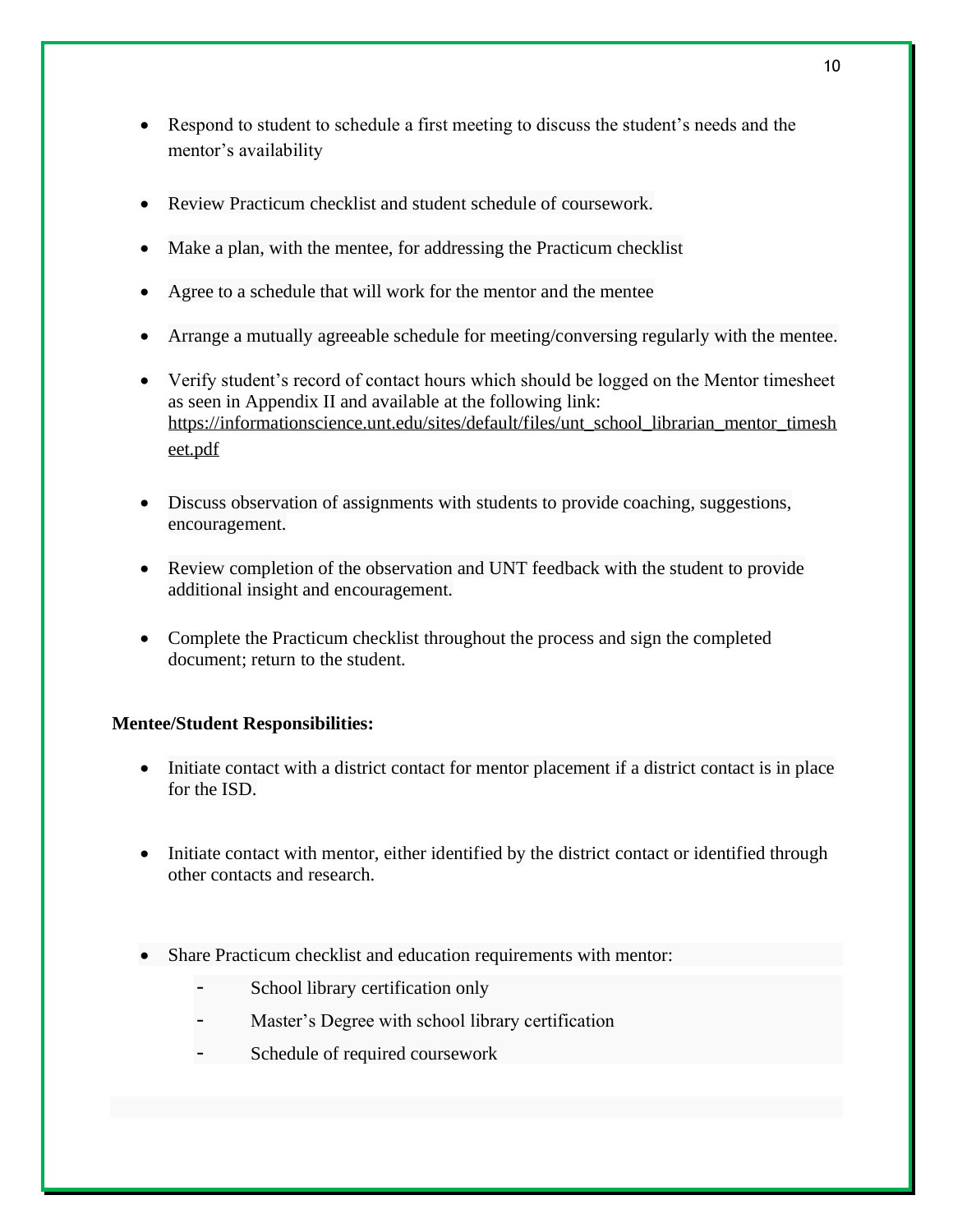- Arrange a mutually agreeable schedule for meeting/conversing regularly with the mentor.
- Contact may include, but is not restricted to:
	- o Email (counts for 15-30 minutes)
	- o Phone conversations
	- o Skype or Zoom/GoToTraining interactions
	- o Personal interface in the library
- Record contact hours and hours spent at scheduled school library related events in your Mentor Timesheet.
- Maintain the count of hours and communicate these to the mentor monthly so there is agreement when the total required hours are met.
- Ensure that the Practicum checklist is complete and submit to mentor for final signature
- Submit the completed Practicum Checklist and Mentor Timesheet

#### **Do you need Assistance Finding a Mentor?**

Check out the UNT approved mentor list at the following link:

<https://informationscience.unt.edu/approved-mentor-list>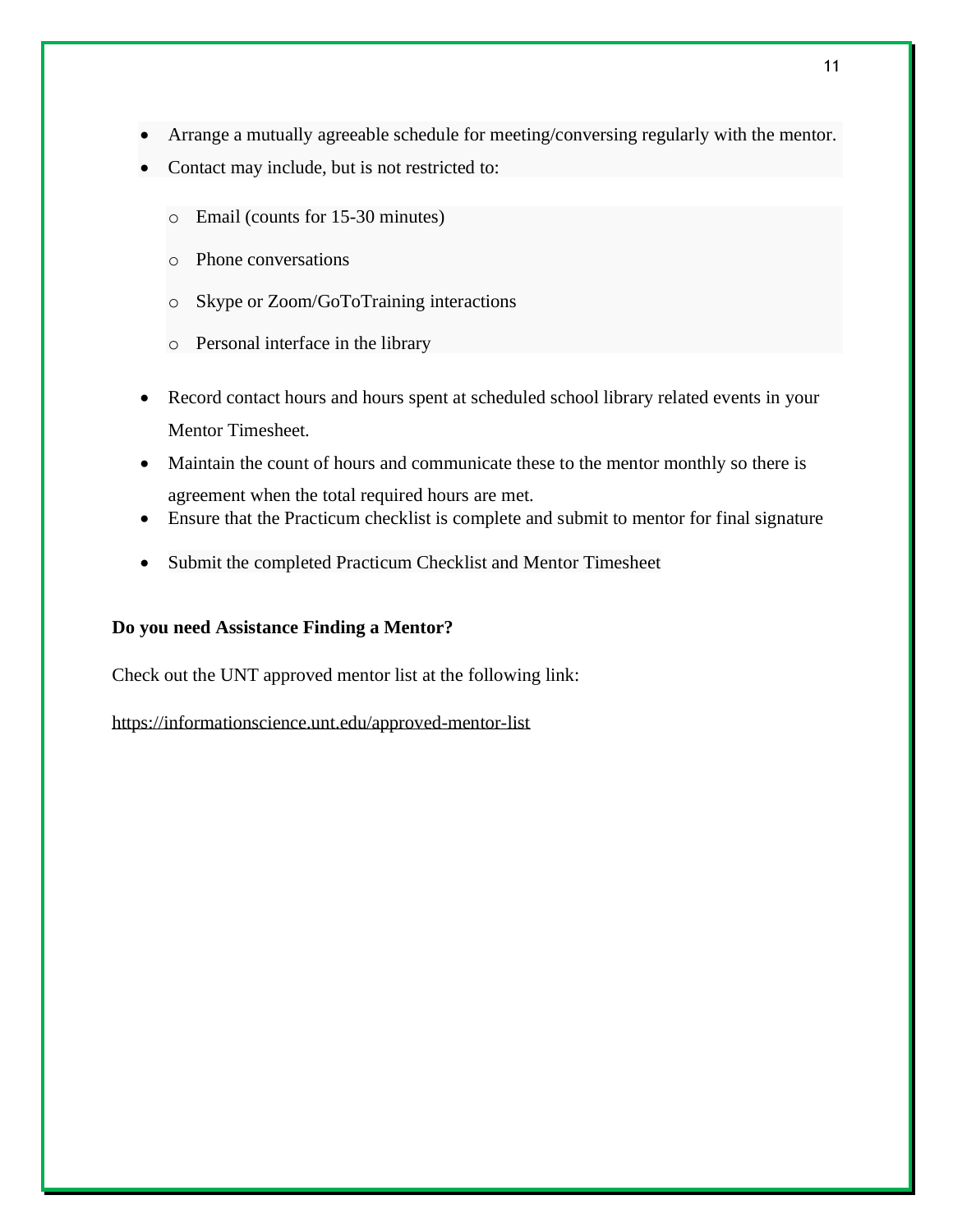Appendix I Practicum Student Task Checklist:

The Learner and Learning:

Develop and teach a lesson in the library (1.1)

(The lesson should be developmentally appropriate for the audience, engage the students' interests, and incorporate curriculum to demonstrate adherence to National School Library Standards. The lesson should also include a technology component which could follow the main lesson to enhance or extend the learning. (3.3)

Blog Entry: Learner Diversity and Learning Differences (1.2, 1.3)

(In two paragraphs, answer the following two questions regarding the library in which you are collecting your practicum hours: 1. How have you displayed inclusiveness, cultural competence, or a support of individual and group perspectives during your practicum hours? 2. What changes could you make to the library to make it more accessible to people with special needs?

Develop a makerspace activity to accompany a lesson and arrange an area in the library for the activity to occur. The lesson could be one that the candidate teaches or one that the mentor teaches (1.4)

Add book talks or book trailers to your electronic portfolio as artifacts. (1.4)

Planning for Instruction:



**Collaborate with a teacher** to design a learning activity to accompany one of the teacher's lessons. The activity could incorporate technology, a maker activity, how to search the library catalog, use of databases, etc. The activity should integrate library resources that stimulate inquiry and allow students to explore information. (2.1)(5.2)

Candidates practice interacting with individual students and groups of students in the following ways (2.2, 2.3):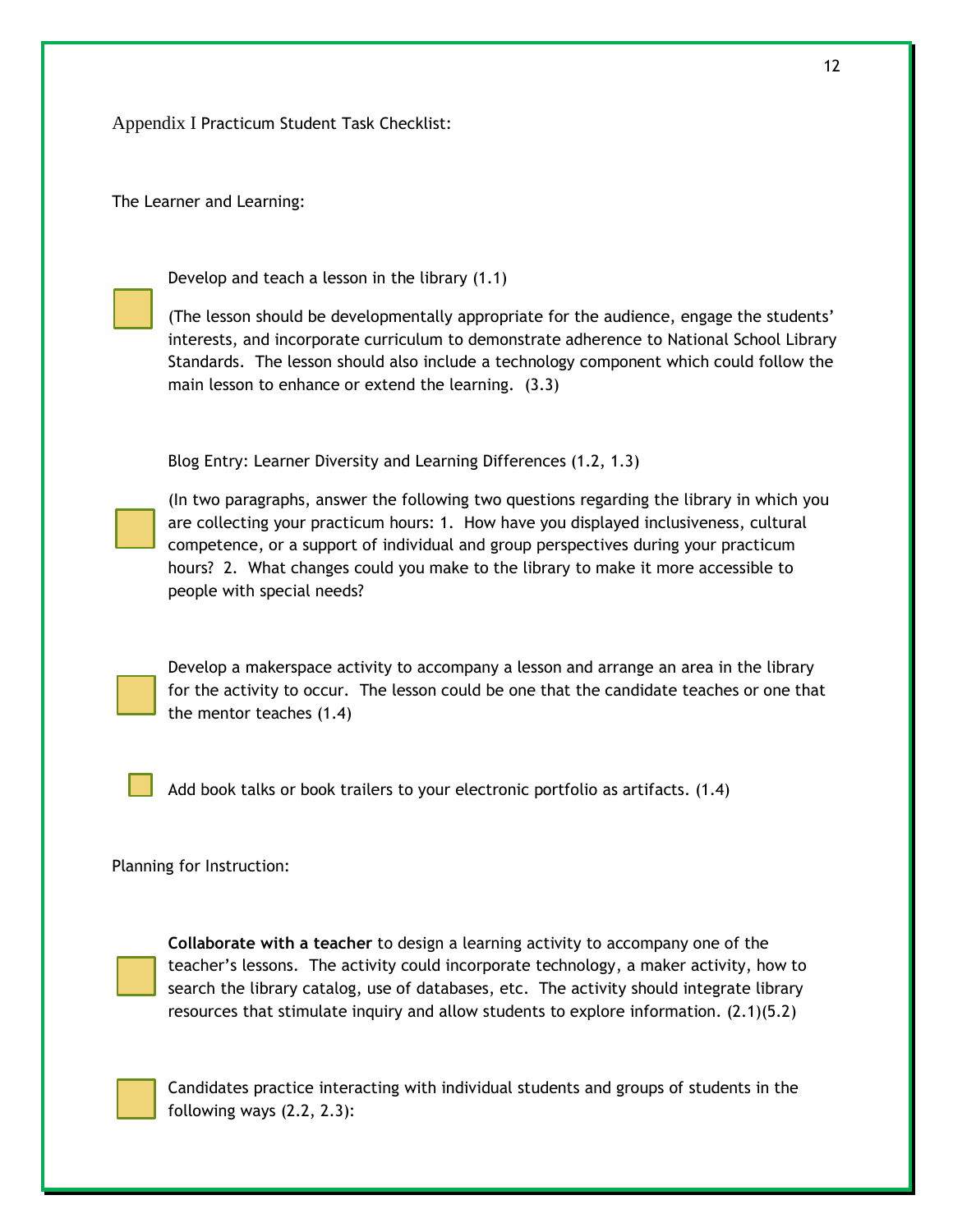| 13                                                                                                                                                                                                                                                                                                                            |
|-------------------------------------------------------------------------------------------------------------------------------------------------------------------------------------------------------------------------------------------------------------------------------------------------------------------------------|
| Search the library catalog and evaluate results                                                                                                                                                                                                                                                                               |
| Discuss the importance of digital citizenship (3.3)                                                                                                                                                                                                                                                                           |
| Research topics and evaluate the results                                                                                                                                                                                                                                                                                      |
| Search databases for information and evaluate information found                                                                                                                                                                                                                                                               |
| Candidates develop 3 methods to assess what the students learned in the above<br>activities. Include a blog post in your ePortfolio describing the 3 methods used to<br>assess student learning (2.4)                                                                                                                         |
| Knowledge and Application of Content:                                                                                                                                                                                                                                                                                         |
| Reader's Advisory: Candidates interact regularly with students to help match the student<br>with a book they would like to read. $(3.1)$                                                                                                                                                                                      |
| Candidate develops a strategy to motivate and engage or engender enthusiasm for reading<br>among students. Examples: booktalks, book trailers, reading clubs, reading programs like<br>Reading Olympics or Reading Bingo, and anything else the candidate and mentor can think<br>of to get kids excited about reading. (3.1) |
| Candidate learns to use the following tools (3.2):                                                                                                                                                                                                                                                                            |
| <b>Titlewave</b>                                                                                                                                                                                                                                                                                                              |
| District's budget system (can just be a demonstration of how it works)                                                                                                                                                                                                                                                        |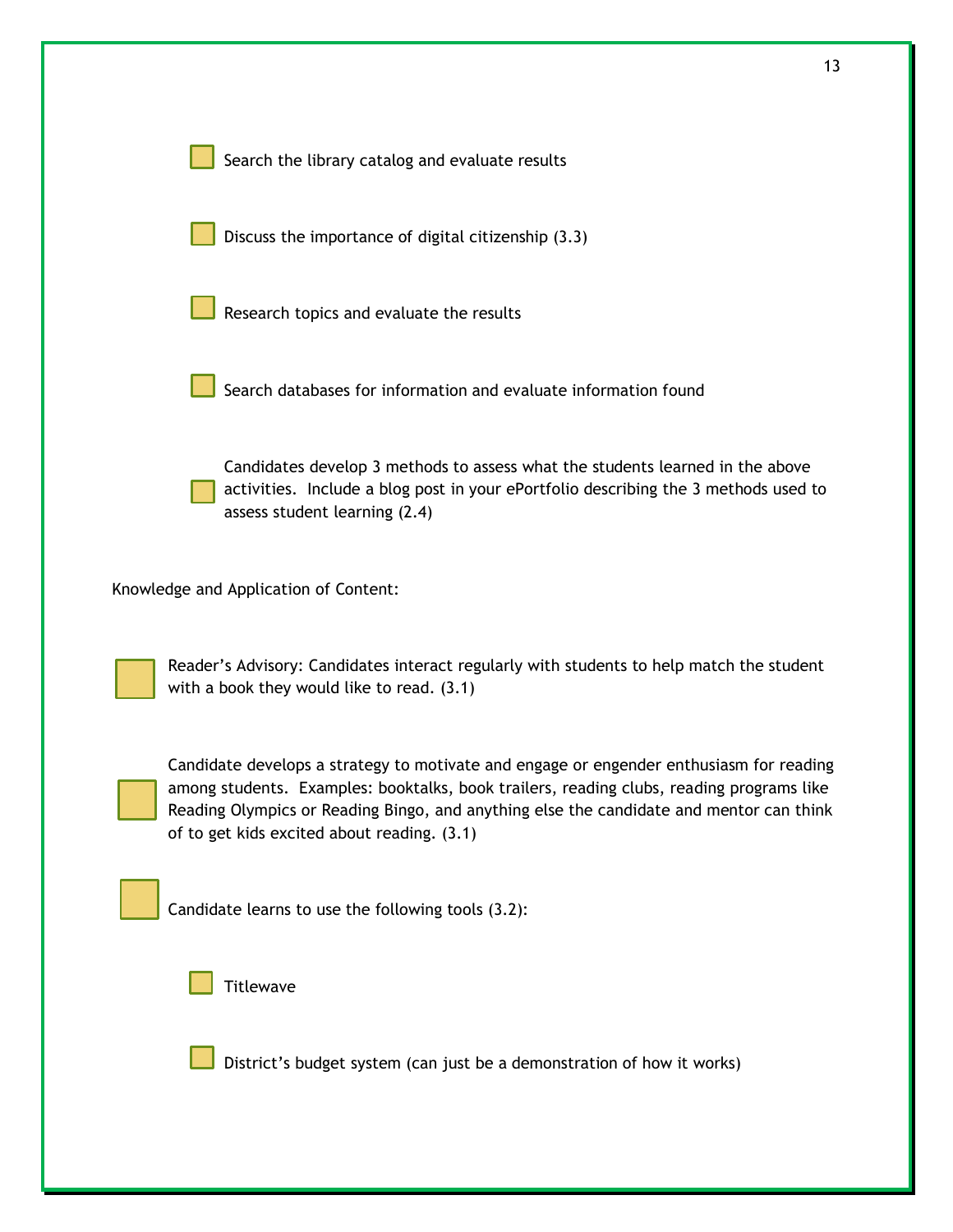|                                                                                                                                                                                                                                                        | 14 |
|--------------------------------------------------------------------------------------------------------------------------------------------------------------------------------------------------------------------------------------------------------|----|
| Library's Automation system:                                                                                                                                                                                                                           |    |
| to check in and out books                                                                                                                                                                                                                              |    |
| to catalog books                                                                                                                                                                                                                                       |    |
| to run circulation reports                                                                                                                                                                                                                             |    |
| to make overdue notices                                                                                                                                                                                                                                |    |
| to inventory books                                                                                                                                                                                                                                     |    |
| $\Box$ to run a collection analysis                                                                                                                                                                                                                    |    |
| Library's Databases                                                                                                                                                                                                                                    |    |
| Library's online search catalog                                                                                                                                                                                                                        |    |
| Scholastic Catalog & Book Fair toolkit for Librarians                                                                                                                                                                                                  |    |
| Organization and Access:                                                                                                                                                                                                                               |    |
| Blog Entry in ePortfolio: Access to Library Resources                                                                                                                                                                                                  |    |
| (Problem Solve and Brainstorm: Make a bulleted list of 7-10 solutions you come up with to<br>address physical, social, virtual, economic, geographic, and intellectual barriers to<br>equitable access to the library's resources and services?) (4.1) |    |
|                                                                                                                                                                                                                                                        |    |
|                                                                                                                                                                                                                                                        |    |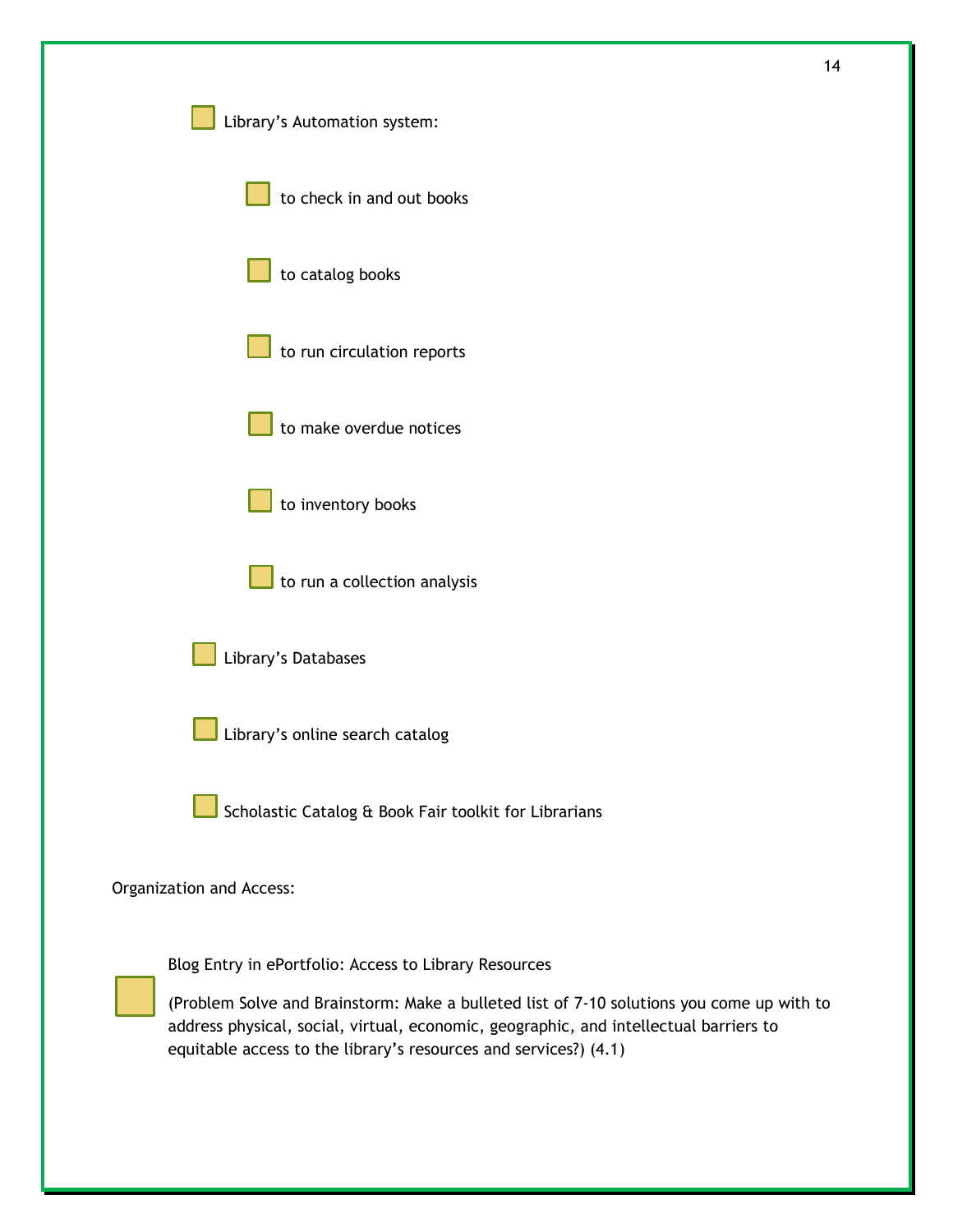| Candidate should (4.2):                                                                                                                                                                                                                                                                                                                                                         |
|---------------------------------------------------------------------------------------------------------------------------------------------------------------------------------------------------------------------------------------------------------------------------------------------------------------------------------------------------------------------------------|
| Weed a section of books as designated by mentor using the CREW method                                                                                                                                                                                                                                                                                                           |
| Evaluate the collection using a Collection Analysis report                                                                                                                                                                                                                                                                                                                      |
| Design a list of books that could address a need of the school from the Collection<br>Analysis report along with an analysis of the community/school's needs                                                                                                                                                                                                                    |
| In designing the list, every book should have 2 recommended reviews from<br>reputable selection tools (ex. School Library Journal, Booklist, Book Links,<br>Hornbook, Kirkus, etc.)                                                                                                                                                                                             |
| The books on the list should be age appropriate                                                                                                                                                                                                                                                                                                                                 |
| The bindings chosen should be library appropriate                                                                                                                                                                                                                                                                                                                               |
| Candidate should run a circulation report and determine what data the report provides<br>that can help to isolate areas of need in the student population. For instance, does the<br>report show that some groups of students under-served? (4.3)                                                                                                                               |
| Leadership, Advocacy, and Professional Responsibility:                                                                                                                                                                                                                                                                                                                          |
| Candidate should develop a lesson/professional development for teachers that would meet<br>a need in the school community. This professional development could be delivered in<br>person with a group of teachers in an after-school or in-school meeting. The professional<br>development could also be delivered online through a module developed by the candidate.<br>(5.1) |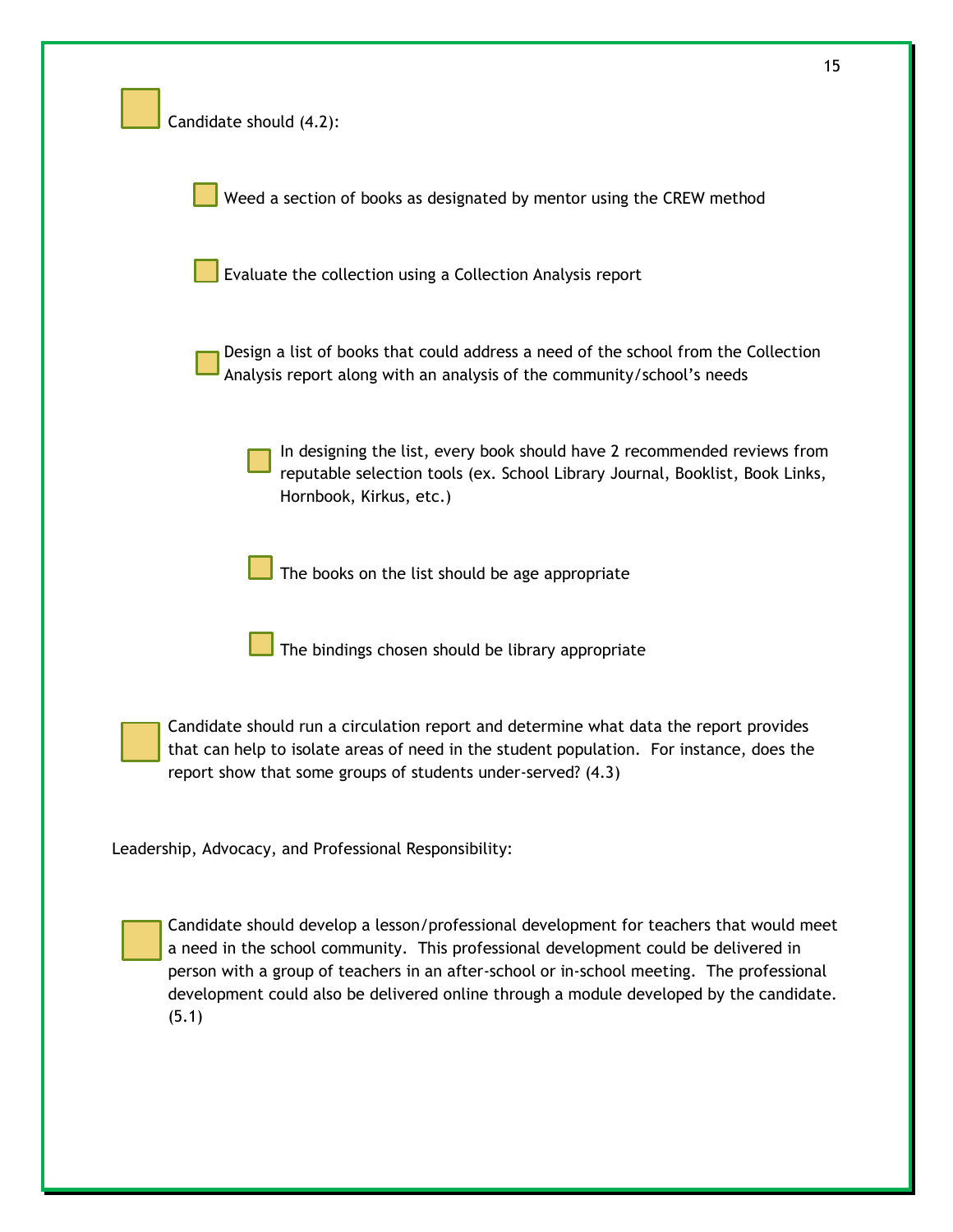

Candidate should attend a district librarian meeting OR a state or regional school library conference. (5.3)

ePortfolio Blog Entry: Ethical Practice

(In your practicum, how have you promoted or modeled ethical practices as expressed in the American Library Association Code of Ethics and the Library Bill of Rights?) (5.4)

Other Tasks to Complete:

- o Check in and out books to students
- $\circ$  Order library supplies
- o Request books from other schools
- o Repair a damaged book
- $\circ$  Create a book display
- o Shelve books
- o Update the library webpage
- $\circ$  Post updates to the Library's social media pages
- $\circ$  Assist with author visit (either in person or virtually)
- o Assist with parent volunteer management
- o Assist with development of Summer Reading list
- o Reorganize shelves if needed
- o Create a mock or real library budget
- o Promote library services (in print and online)
- o Help to keep the library clean and organized
- $\circ$  Build bibliographies to assist teachers with curriculum needs
- o Pull books for teachers
- $\circ$  Survey the students about books that they want
- o Meet with administrator for a mock interview
- $\circ$  Build a list of websites and apps for teachers to assist with curriculum needs
- $\circ$  Assist with a book fair (set up, running the fair, take down, financial documents)
- o Participate in an after-school library sponsored club or Family night